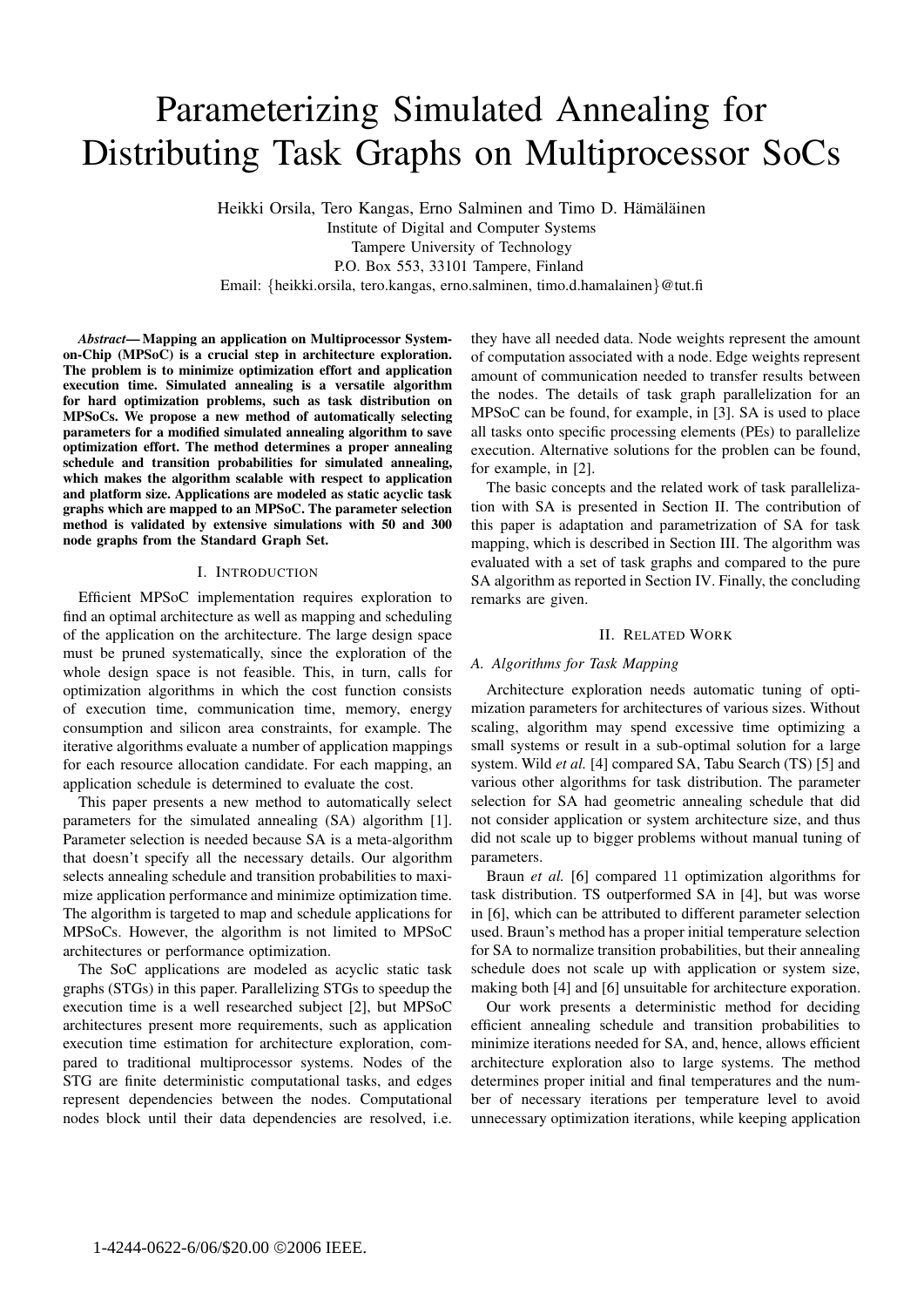performance close to maximum. This will save optimization time and thus speed up architecture exploration.

# *B. Simulated Annealing*

SA is a probabilistic non-greedy algorithm [1] that explores search space of a problem by annealing from a high to a low temperature state. The algorithm always accepts a move into a better state, but also into a worse state with a changing probability. This probability decreases along with the temperature, and thus the algorithm becomes greedier. The algorithm terminates when the final temperature is reached and sufficient number of consecutive moves have been rejected.

Fig. 1 shows the pseudo-code of the SA algorithm used with the new method for parameter selection. Implementation specific issues compared to the original algorithm are explained in Section III. The Cost function evaluates execution time of a specific mapping by calling the scheduler.  $S_0$  is the initial mapping of the system,  $T_0$  is the initial temperature, and S and T are current mapping and temperature, respectively. New Temperature Cooling function, a contribution of this paper, computes a new temperature as a function of initial temperature  $T_0$  and iteration i. R is the number of consecutive rejects. Move function moves a random task to a random PE, different than the original PE. Random function returns an uniform random value from the interval  $[0, 1)$ . New Prob function, a contribution of this paper, computes a probability for accepting a move that increases the cost.  $R_{max}$  is the maximum number of consecutive rejections allowed after the final temperature has been reached.

#### III. THE PARAMETER SELECTION METHOD

The parameter selection method configures the annealing schedule and acceptance probability functions.

New Temperature Cooling function is chosen so that annealing schedule length is proportional to application and system architecture size. Moreover the initial temperature  $T_0$ and final temperature  $T_f$  must be in the relevant range to affect acceptance probabilities efficiently. The method uses

$$
New\_Temperature\_Coding(T_0, i) = T_0 * q^{\lfloor \frac{i}{L} \rfloor},
$$

where  $L$  is the number of mapping iterations per temperature level and  $q$  is the proportion of temperature preserved after each temperature level. This paper uses  $q = 0.95$ . Determining proper L value is important to anneal more iterations for larger applications and systems. This method uses

$$
L = N(M - 1),
$$

where  $N$  is the number of tasks and  $M$  is the number of processors in the system. Also,  $R_{max} = L$ .

A traditionally used acceptance function is

$$
Trad\_Prob(\Delta C, T) = \frac{1}{1 + exp(\frac{\Delta C}{T})},
$$

but then probability range for accepting moves is not adjusted to a given task graphs because  $\Delta C$  is not normalized. The acceptance probability function used in this method has a

```
SIMULATED_ANNEALING(S_0, T_0)1 \quad S \leftarrow S_02 C \leftarrow \text{COST}(S_0)3 S_{best} \leftarrow S4 C_{best} \leftarrow C5 R \leftarrow 06 for i \leftarrow 0 to \infty7 do T ← NEW_TEMPERATURE_COOLING(T_0, i)8 S_{new} \leftarrow \text{Move}(S, T)9 C_{new} \leftarrow \text{COST}(S_{new})10 \Delta C \leftarrow C_{new} - C11 r \leftarrow RANDOM()
12 p \leftarrow \textbf{NEW\_PROB}(\Delta C, T)13 if \Delta C < 0 or r < p14 then if C_{new} < C_{best}15 then S_{best} \leftarrow S_{new}16 C_{best} \leftarrow C_{new}17 S \leftarrow S_{new}18 C \leftarrow C_{new}19 R \leftarrow 020 else if T \leq T_f21 then R \leftarrow R + 122 if R \ge R_{max}23 then break
24 return S_{best}
```


normalization factor to consider only relative cost function changes. Relative cost function change adapts automatically to different cost function value ranges and graphs with different task execution times.

$$
New\_Prob(\Delta C, T) = \frac{1}{1 + exp(\frac{\Delta C}{0.5 C_0 T})},
$$

where  $C_0 = Cost(S_0)$ , the initial cost of the optimized system. Figure 2 shows relative acceptance probabilities.

The initial temperature chosen by the method is

$$
T_0^P = \frac{k t_{max}}{t_{minsum}},
$$

where  $t_{max}$  is the maximum execution time for any task on any processor,  $t_{minsum}$  the sum of execution times for all tasks on the fastest processor in the system, and  $k \geq 1$  is a constant. Constant  $k$ , which should practically be less than 10, gives a temperature margin for safety. Section IV-A will show that  $k =$ 1 is sufficient in our experiment. The rationale is choosing an initial temperature where the biggest single task will have a fair transition probability of being moved from one PE to another. The transition probabilities with respect to temperature and  $\Delta C_r = \frac{\Delta C}{C_0}$  can be seen in Figure 2. Section IV will show that efficient annealing happens in the temperature range predicted by the method. The chosen final temperature is

$$
T_f^P = \frac{t_{min}}{kt_{maxsum}},
$$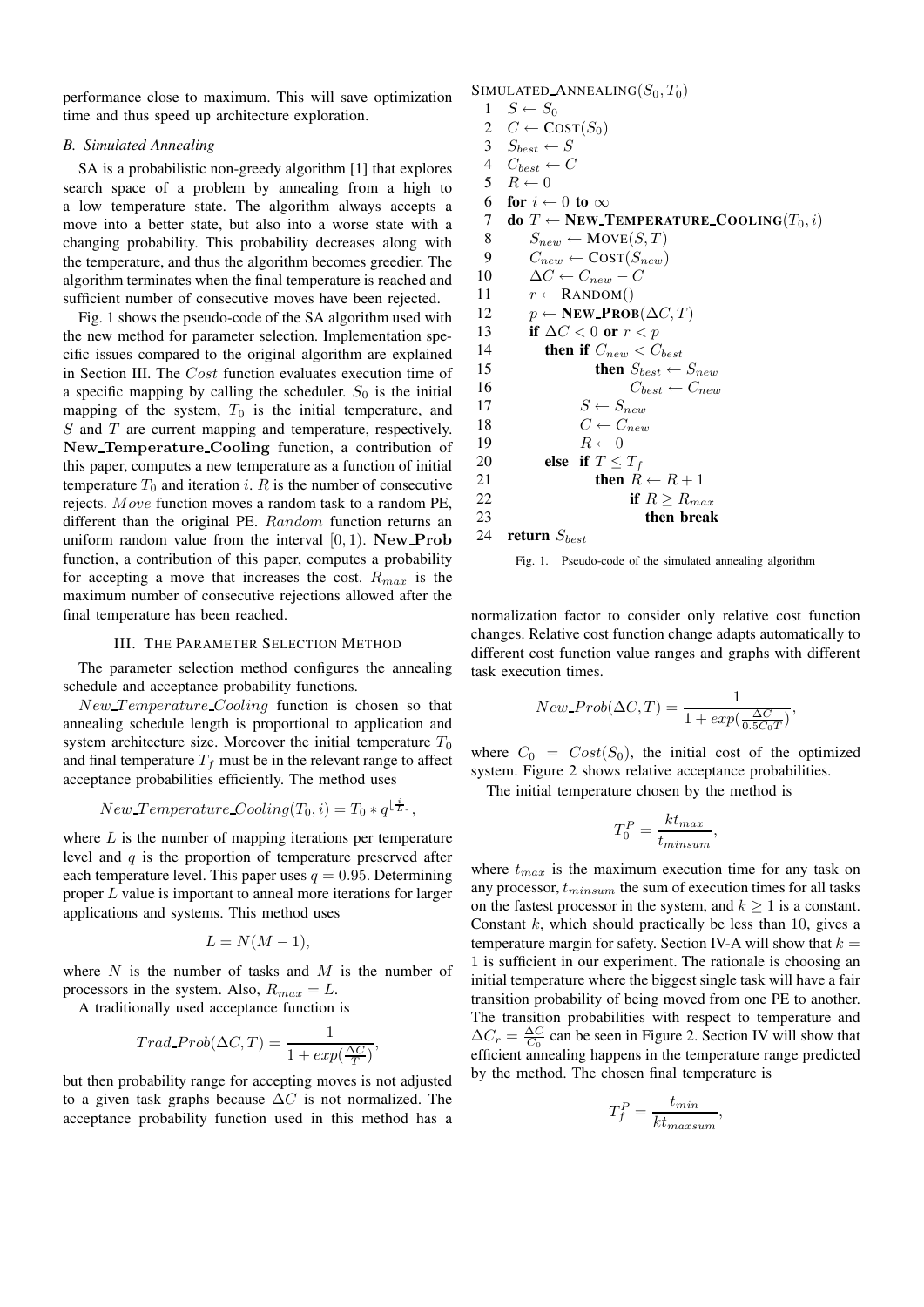

Fig. 2. Probabilities for the normalized probability function:  $\Delta C_r = \frac{\Delta C}{C_0}$ 

where  $t_{min}$  is the minimum execution time for any task on any processor and  $t_{maxsum}$  the sum of execution times for all tasks on the slowest processor in the system. Choosing initial and final temperature properly will save optimization iterations. On too big a temperature, the optimization is practically *Monte Carlo* optimization because it accepts moves to worse positions with a high probability. And thus, it will converge very slowly to optimum because the search space size is in  $O(M^N)$ . Also, too low a probability reduces the annealing to greedy optimization. Greedy optimization becomes useless after a short time because it can not espace local minima.

# IV. RESULTS

#### *A. Experiment*

The experiment uses 10 random graphs with 50 nodes and 10 random graphs with 300 nodes from the Standard Task Graph set [7] to validate that the parameter selection method chooses good acceptance probabilities (New Prob) and annealing schedule  $(T_0^P, T_f^P, \text{ and } L)$ . Random graphs are used to evaluate optimization algorithms as fairly as possible. Non-random applications may well be relevant for common applications, but they are dangerously biased for general parameter estimation. Investigating algorithm bias and classifying computational tasks based on the bias are not topics of this paper. Random graphs have the property to be neutral of the application.

Optimization was run 10 times independently for each task graph. Each graph was distributed onto 2-8 PEs. Each anneal was run from a high temperature  $T_0 = 1.0$  to a low temperature  $T_f = 10^{-4}$  with 13 different L values. The experiment will show that  $[T_f, T_0]$  is a wide enough temperature range for optimization and that  $[T_f^P, T_0^P]$  is a proper subset of  $[T_f, T_0]$  which will yield equally good results in a smaller optimization time.  $L$  values are powers of  $2$  to test a wide range of suitable parameters. All results were averaged for statistical reliability. The optimization parameters of the experiment are shown in Table I.

The SoC platform was a message passing system where each PE had some local memory, but no shared memory. The PEs were interconnected with a single dynamically arbitrated

TABLE I OPTIMIZATION PARAMETERS FOR THE EXPERIMENT

| Parameter | Value                   | Meaning                          |
|-----------|-------------------------|----------------------------------|
|           | $1, 2, 4, \ldots, 4096$ | Iterations per temperature level |
| Τò        |                         | Initial temperature              |
|           | $10^{-4}$               | Final temperature                |
|           | $2 - 8$                 | Number of processors             |
|           | 50, 300                 | Number of tasks                  |



Fig. 3. Averaged speedups for 300 node graphs with  $M=2-8$  processing elements and different L values ( $L = 1, 2, \ldots, 4096$ ) for each processing element set.

shared bus that limits the SoC performance because of bus contention. The optimization software was written in C language and executed on a 10 machine Gentoo Linux cluster each machine having a 2.8 GHz Intel Pentium 4 processor and 1 GiB of memory. A total of 2.03G mappings were tried in 909 computation hours leading to average  $620 \frac{mapping}{s}$ .

#### *B. Experimental Results*

Figure 3 shows averaged speedups for 300-node task graphs with respect to number of iterations per temperature level and number of PEs. Speedup is defined as  $\frac{t_1}{t_M}$ , where  $t_i$  is the graph execution time on  $i$  PEs. The bars show that selecting  $L = N(M - 1)$ , where  $N = 300$  is the number of tasks and  $M \in [2, 8]$  gives sufficient iterations per temperature level to achieve near best speedup (over 90% in this experiment) when the reference speedup is  $L = 4096$ . The Figure also shows that higher number of PEs requires higher  $L$  value which is logically consistent with the fact that higher number of PEs means to a bigger optimization space.

Figure 4 shows average speedup with respect to temperature. Average execution time proportion for a single task in a 300 node graph is  $\frac{1}{300} = 0.0033$ . With our normalized acceptance probability function this also means the interesting temperature value for annealing,  $T = 0.0033$ , falls safely within the predicted temperature range  $[T_f^P, T_0^P] = [0.0004, 0.0074]$ computed with  $k = 1$  from 300 node graphs. The Figure shows that optimization progress is fastest at that range. The full range  $[T_f, T_0]$  was annealed to show convergence outside